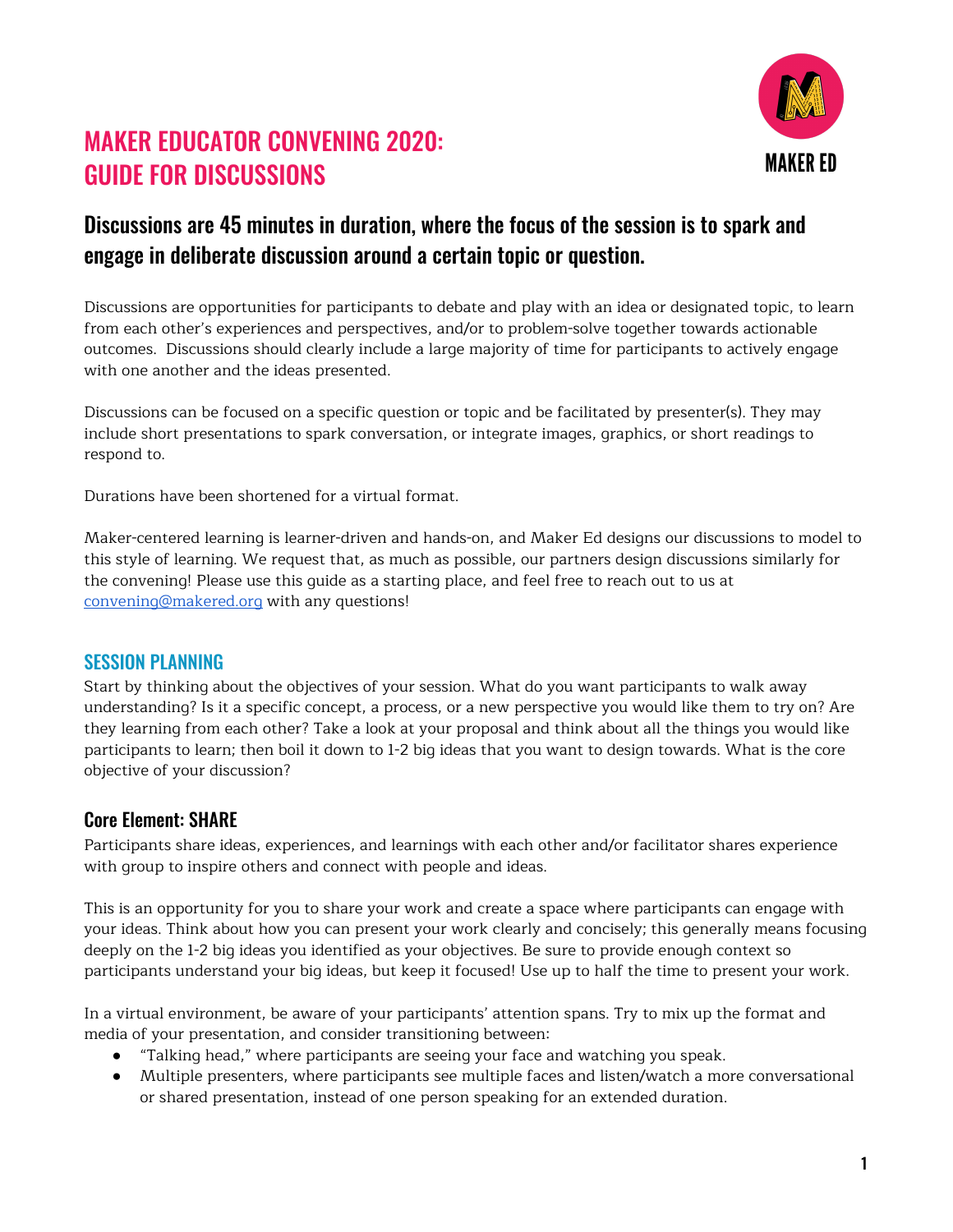- Screen-share, where participants can see your screen. The screen could show a slideshow or slides, a demo, a webpage, photos or video, etc.
- Different camera views, where participants may be able to see -- via a document camera or other method -- your hands engaged with materials, your physical space, or other props.
- Opportunities for participant engagement, whether reflection, hands-on engagement, Q&A, sharing on a different platform or in a chat window, or others. See below for more elements.

## Core Element: DOCUMENT

Participants record their process and make it visible.

In a virtual environment, this could be a shared Google Doc, Google Slides, or other platform for sharing and collaboration.

How will you invite the participants to share in documenting together, or share their individual documentation? What purpose will that record serve? Making thinking visible can enable new or deeper strands of dialogue.

Other questions to consider:

- How will you format or structure documentation?
- What responsibilities will each participant have, or is there a group documentarian?
- How might verbal and text-based conversation happen simultaneously?

#### Core Element: INTRO & CLOSING

Participants feel welcome, understand what to expect from the session, and have an opportunity to synthesize the experience at the end.

- Intro How will you welcome and orient participants? What information do you need to share at the beginning? What information can wait until after participants have experienced parts of the session?
- Closing How will you support participants to synthesize learning and come back to the learning objectives?

## OPTIONAL ELEMENTS & OTHER DESIGN CONSIDERATIONS

There are other elements that you may be able to incorporate into your presentation.

- Make/Do Participants engage in a hands-on and minds-on thinking process. We highly encourage the use of make/do even if it is in a brief activity.
- Reflect Participants understand, articulate, and make meaning out of their experience, discover the relevance of their experience to their own practice, and/or envision applying a new idea to their own learning environment.

These are other considerations and resources for you as you prepare for your session at the convening.